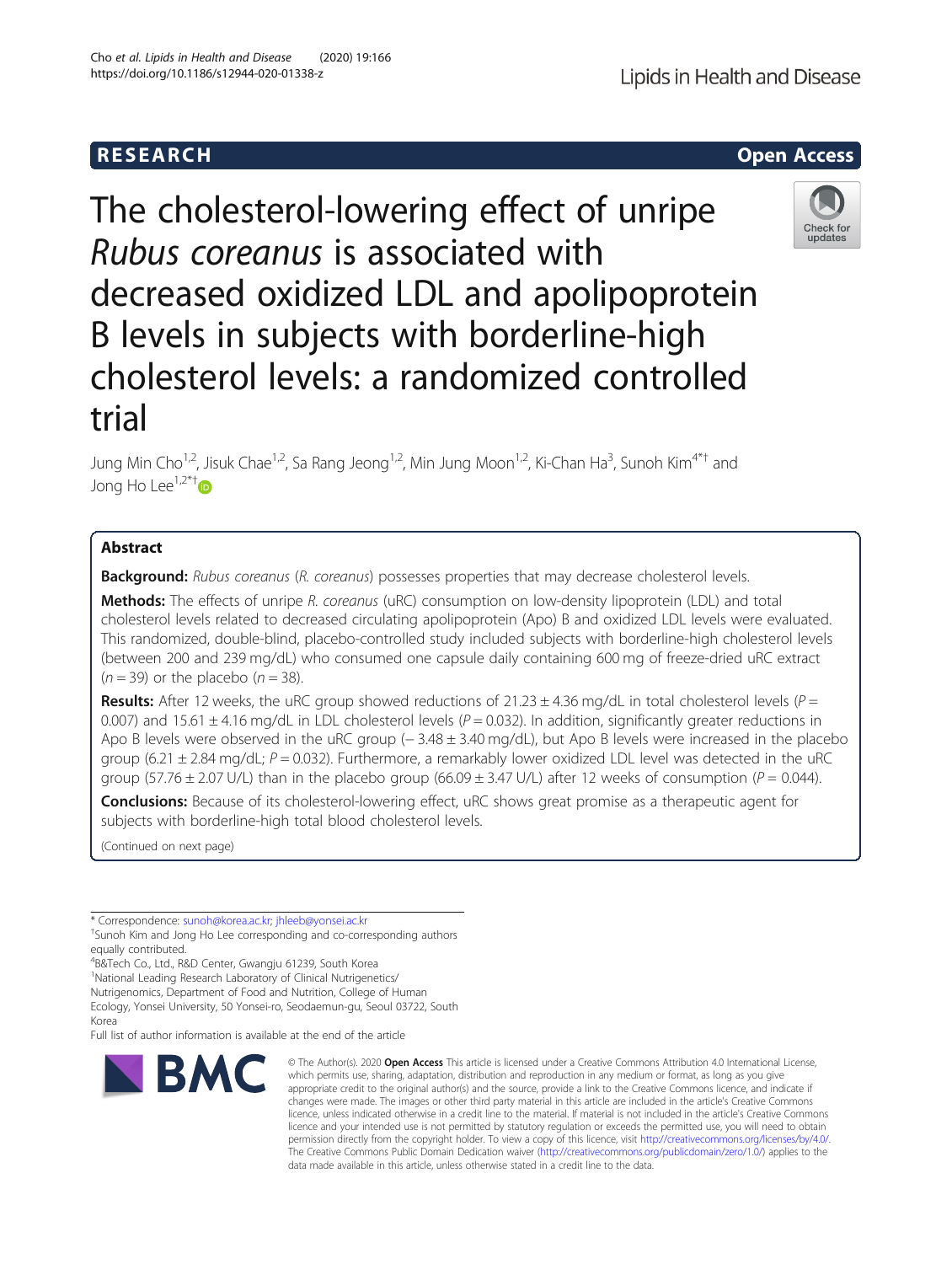(Continued from previous page)

Trial registration: ClinicalTrials.gov Identifier: [NCT03649620](https://clinicaltrials.gov/ct2/show/NCT03649620) (8/28/2018, retrospectively registered).

Keywords: Rubus coreanus, Unripe Rubus coreanus, Rubus coreanus Miquel, Cholesterol-lowering, Low-density lipoprotein, Apolipoprotein B, Oxidized LDL

# Introduction

High total and low-density lipoprotein (LDL) cholesterol are potentially important risk factors for hyperlipidemia [[1](#page-9-0)–[3\]](#page-9-0). Moreover, the presence of elevated blood levels of total cholesterol is considered a risk factor for cardiovascular disease (CVD) [[4\]](#page-9-0). The American Heart Association defines a normal total cholesterol level as less than 200 mg/dL [[5](#page-9-0)–[7\]](#page-9-0), whereas a total serum cholesterol level of 200 mg/dL to 239 mg/dL is "borderline-high" and a total cholesterol level greater than 240 mg/dL indicates an increased risk of heart disease. Borderline-high total cholesterol levels can precede dyslipidemia and severe CVD by several years or decades [[8,](#page-9-0) [9](#page-9-0)]. High total cholesterol and LDL cholesterol levels are conditions that represent the onset of dyslipidemia [\[10](#page-9-0)] and are reported to be critical factors contributing to atherosclerosis, myocardial infarction, and stroke [\[11](#page-9-0)].

Many studies have investigated the effects of herbal/ dietary supplements on lipid disorders. Sumac (Rhus coriaria) was shown to alter lipid profiles, including increasing apolipoprotein (Apo) A-I and high-density lipoprotein (HDL) levels and decreasing triglyceride (TG), total cholesterol and LDL cholesterol levels [\[12](#page-9-0)]. In addition, Damavandi et al. reported that fatty acids from cashew nut reduced the LDL/HDL cholesterol ratio in patients with type 2 diabetes  $[13]$  $[13]$ ; in contrast, another review concluded that cashew nut consumption alone did not significantly alter lipid profiles, including levels of LDL or total cholesterol [\[14](#page-9-0)]. According to interventional studies, α-linolenic acid and plant omega-3  $(n-3)$ fatty acids from flaxseed (Linum usitatissimum) possess cholesterol-lowering effects [\[15](#page-9-0)] and reduce CVD risk [[16\]](#page-9-0). Additionally, polyphenolic natural products, such as curcuminoids, which are present in the dietary spice turmeric (Curcuma longa), are also used as therapeutic agents for patients with hypercholesterolemia [\[17](#page-9-0)]. Thus, interventions using natural products might differentially affect the modulation of the lipid profile in humans.

Rubus croreanus Miquel (black raspberry, RC) is part of the Rosaceae family and grows in the Republic of Korea [[18\]](#page-9-0). The extract of RC contains abundant levels of various natural components, such as ellagic acids, flavonoids, tannins, phenolic acids, organic acids, tyrosol, and resveratrol [[19](#page-9-0), [20](#page-9-0)]. These pharmaceutically active components exert antihyperlipidemic, anti-inflammatory and antiatherosclerotic effects  $[21-24]$  $[21-24]$  $[21-24]$ . In addition, the degree of fruit ripening affects the yield of inflammatory

modulators [[23\]](#page-9-0). In a previous study, ethanol extracts of unripe fruit exerted the greatest effect on reducing nitric oxide (NO), prostaglandin E2 (PGE2), and proinflammatory cytokine levels in lipopolysaccharide (LPS)-stimulated RAW264.7 murine macrophages. Moreover, highperformance liquid chromatography (HPLC) showed that ellagic acid, one of the physiologically active elements of unripe RC (uRC), was present at significantly greater levels in the unripe fruit than in the ripe fruit.

According to one clinical trial in humans, the use of black raspberry improves vascular endothelial function and significantly reduces the levels of total cholesterol and inflammatory cytokines in patients with metabolic syndrome [\[25](#page-9-0)]. However, the efficacy of uRC has mainly been explored in vitro or in animal models. Welldesigned randomized controlled trials in human subjects are limited or nonexistent.

This study hypothesized that uRC consumption modulates the lipid profiles in subjects with borderline-high cholesterol levels. Thus, a randomized, double-blind, placebo-controlled trial (RCT) was designed to investigate total cholesterol and LDL cholesterol levels along with circulating Apo A1, Apo B, and oxidized LDL levels in 80 subjects following a 12-week treatment with a uRC supplement.

# **Methods**

# Study subjects

Study participants included 80 subjects with total blood cholesterol levels ranging from 200 to 239 mg/dL. Initially, 252 volunteers who responded to advertising by the Clinical Nutrigenetics/Nutrigenomics Laboratory at Yonsei University between April 2017 and March 2018 were screened. The eligibility criteria included adult male and female participants aged 20 years to 65 years. Upon enrollment, the study participants' total cholesterol levels were measured again by analyzing fasting blood samples. Exclusion criteria included a high LDL cholesterol level  $\geq 160$  mg/dL, the use of lipid-lowering or antihypertension or anticoagulation drugs within the 6 months before participation, diabetes, or a history/ presence of significant metabolic disease. Furthermore, subjects with history of chronic infection, liver disease, cardiovascular disease, kidney disease, gastrointestinal disease, or any other acute disease requiring treatment were excluded. The present study ultimately included 77 subjects, excluding three subjects who voluntarily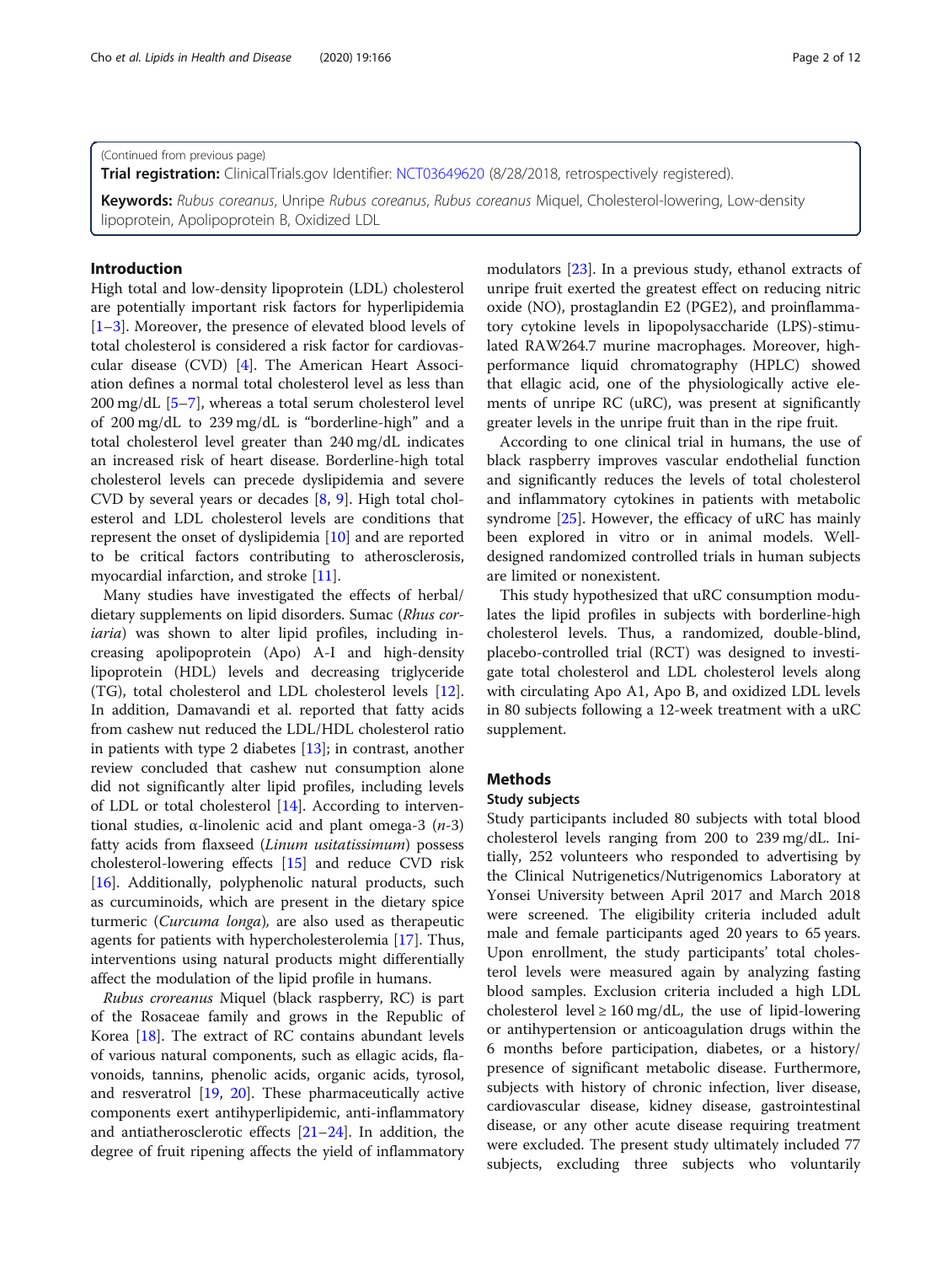dropped out, and no one withdrew or was excluded due to poor compliance less than 80%. Compliance was defined as "taking a single capsule containing 600 mg of the experimental supplement or placebo daily" and was calculated as a percentage using the following equation: (number of days the capsule was taken (N)/number of days of total follow-up  $(N)$ ) × 100%. The study protocol was approved by the Institutional Review Board of Yonsei University, according to the Declaration of Helsinki (IRB No. 7001988–201,808-SB-303), and written informed consent was obtained from the subjects prior to participation.

# Study design, intervention and group size

A 12-week RCT was conducted with 80 subjects who had total cholesterol levels of 200–239 mg/dL; all subjects were divided into two groups, the uRC (test) group and the placebo (control) group. Over the 12 week testing period, the uRC group consumed one capsule (800 mg/capsule) containing 600 mg of freezedried uRC once a day (1 h before eating dinner). The subjects in the placebo group were provided the designated capsules that did not contain dried uRC. The test product pills, which contained the uRC extract mainly as a freeze-dried powder, and the placebo-product pills containing starch were identical in appearance and organoleptic properties. Randomization was performed using computer-generated block randomization (pla $cebo: test = 1:1$ ). Test products were supplied by B&Tech Co., Ltd. (Gwangju, Jeollabukdo, Rep. of Korea) as individual packets of tablets. The sample size was determined and calculated by referring to the cholesterol-lowering results obtained from another clinical trial that reported statistically significant results [[26\]](#page-9-0). According to the superiority test used in that study, the change in the cholesterol level of the test group was  $14.6 \text{ mg/dL}$  ( $\mu$ t) and of the placebo group was 6.1 mg/dL ( $\mu$ c); the standard deviation of the cholesterol level was 13.6 mg/dL (σt and σc). The sample size was then designed based on a two-sample t-test power calculation with a type II error  $(β)$  of 0.2, a power of 0.8, and a level of significance (α) of 0.05. The calculation resulted in a minimum of 32 subjects per group ( $\lambda = 1$ ), and the dropout rate was estimated to be 20%; thus, a sample size of 40 participants per group was selected to increase the statistical power.

# Subjects with borderline-high total cholesterol levels and indications of healthy functional food

A flow diagram of the randomization of subjects and the inclusion and exclusion criteria is provided in Fig. [1.](#page-3-0) In the present study, the total cholesterol level (200–239 mg/dL) was used as the inclusion criterion, and subjects with LDL cholesterol levels ≥160 mg/dL were excluded. Although established international standards are not available for these subjects, the Adult Treatment Panel III of the National Cholesterol Education Program (NCEP) and the American Heart Association definitions of "borderline-high" total cholesterol levels ranging from 200 to 239 mg/dL and "high" total cholesterol levels > 240 mg/dL were used [\[27\]](#page-9-0). An LDL cholesterol level  $\ge$ 160 mg/dL was defined as "high". In addition, the current study was conducted to assess the effect of a cholesterol-lowering functional food (uRC) on a healthy subject or a subject in poor health in accordance with the guidelines of the Korea Food and Drug Administration (KFDA) [\[28](#page-10-0)]. This guideline emphasized that the subject should be in the borderline-high total cholesterol category between 200 and 239 mg/dL because a 'food' was used as the intervention rather than a drug. Therefore, this clinical trial should be conducted as an RCT designed to confirm the functional status of the human body, and the subjects should be healthy subjects or subjects in poor health [\[29\]](#page-10-0).

A health functional food (HFF) is a nutritious product manufactured with ingredients or components that exert physiological effects. Unlike drugs, the functionality of HFFs is not to directly treat or prevent diseases, but to promote useful effects for health purposes by adjusting nutrients or physiological effects on the structure and function of the human body. Although the subjects' total cholesterol levels were in the borderline-high range and were not an indication for drug treatment, a functional food can be used and was indicated for the participants in this study. Therefore, subjects with borderline-high total cholesterol levels were defined as proper subjects in this study.

Information, manufacture and dosage of the test product The uRC used in the present study was collected (May 2016) in Gochang County (Jeollabukdo, Rep. of Korea) and authenticated by Dr. Kim at B&Tech Co., Ltd. Recently, R. coreanus-specific markers in the test product were successfully validated using multiplex PCR markers based on chloroplast DNA [[30](#page-10-0)]. The properties of the primers using the single nucleotide polymorphism (SNP) and insertion and deletion (INDEL)-based markers at rpl16 and trnG–trnS intragenic spacer regions confirmed that the test product was R. coreanus. Experimental products were manufactured according to Good Manufacturing Practice (GMP) by BCL Bio Co., Ltd. (Jincheon-gun, Chungcheongbuk-do, Korea) and examined in vivo and in vitro  $[31-33]$  $[31-33]$  $[31-33]$  $[31-33]$ . For dose-escalation experiments, the effects of the test extract were investigated by feeding C57BL/6 mice a high-cholesterol diet in a previous study conducted by the authors. The greatest decrease in total cholesterol, TG and LDL cholesterol levels occurred in the 300 mg/kg/day group and the smallest decrease was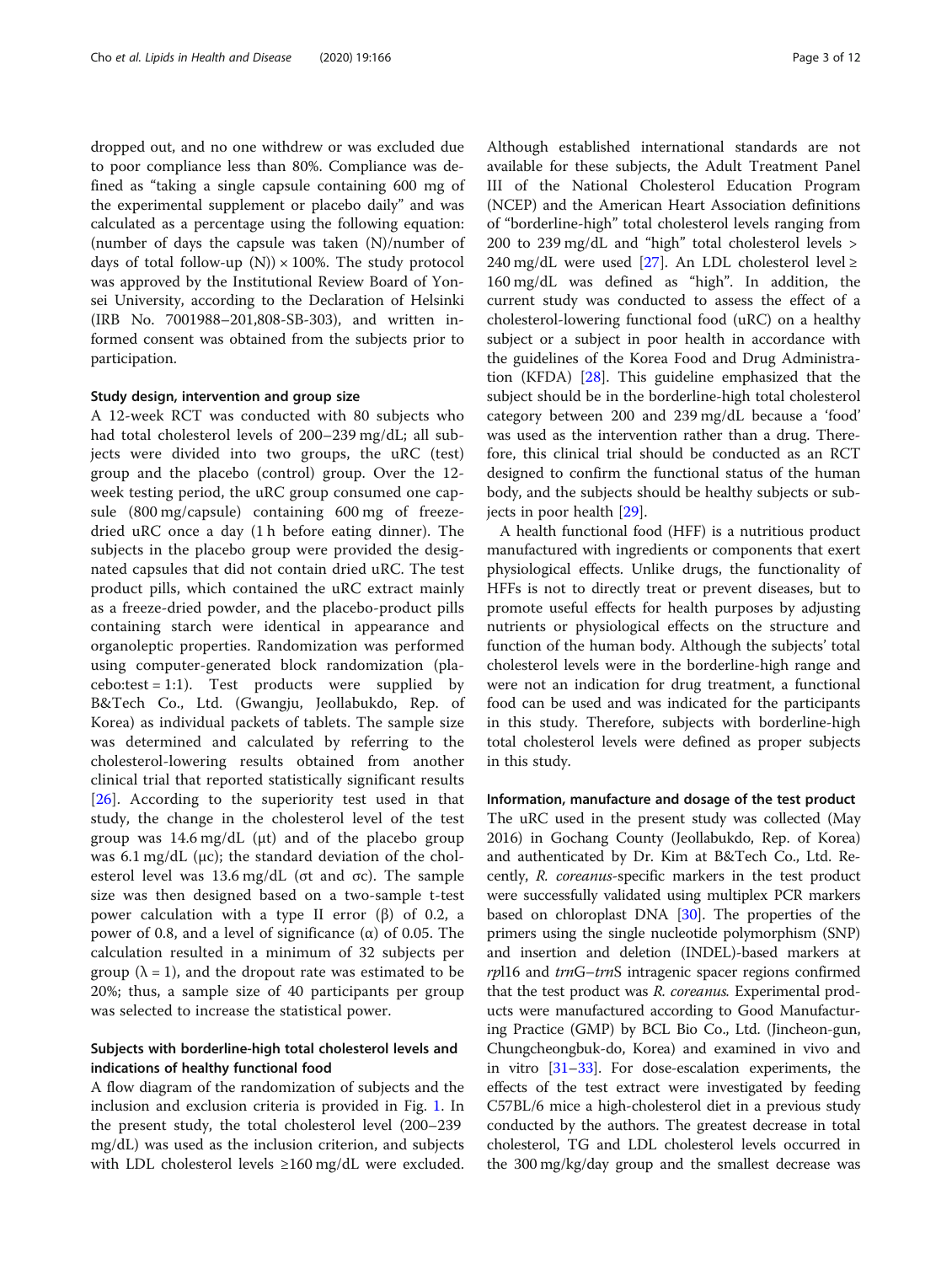<span id="page-3-0"></span>

observed in the 50 mg/kg/day group, with significantly reduced glutamic oxaloacetic transaminase (GOT) levels, glutamic pyruvic transaminase (GPT) levels, and atherogenic index values [\[33](#page-10-0)]. In another study, the concentrations of 0.1, 0.3, 1, 3, 10, 30, and 100  $\mu$ g/mL of the test extract inhibited the lipid accumulation rates by  $0.96 \pm$ 2.83%,  $2.43 \pm 4.12$ %,  $8.14 \pm 2.0$ %,  $9.52 \pm 4.08$ %,  $21.05 \pm 1.05$ 2.63%,  $37.11 \pm 2.30$ %, and  $56.28 \pm 1.10$ %, respectively, in a dose-dependent manner [[32](#page-10-0)].

The uRC extract was prepared using the technique established by Lee and Kim [\[34\]](#page-10-0). Briefly, uRC was extracted with 5% ethanol (95% ethanol, Daehan Ethanol Life, Seoul, Korea) at  $100^{\circ}$ C for 4 h. The extract was then filtered, concentrated with a vacuum to evaporate the solvent, and freeze dried. The active formulation tablets (800 mg) each contained 600 mg of uRC. Placebo tablets (800 mg) were prepared using inactive ingredients that were identical to those in the active tablets by substituting the extract with 614 mg of starch. In this human clinical trial, 600 mg/day of the experimental product were used. According to previous in vivo and in vitro studies, the animal dose (mouse) was 100 mg/kg, and the dosage was calculated as follows: Human

Equivalent Doses (mg/kg) = Animal dose (100 mg/kg)  $\times$  ( Animal kg/Human kg  $(3/27)$  = 8.11 mg/kg. The average human body weight was estimated as 70 to 75 kg; thus, 8.11 mg/kg  $\times$  (70 to 75 kg) = 567.7 to 608.3 mg/day were ultimately administered.

# Anthropometric parameters, blood pressure and blood collection

All anthropometric parameters were measured in subjects wearing lightweight clothes and no shoes. Body weights and fat percentages were recorded via the bioelectrical impedance method using a digital scale (UM0703581; Tanita, Tokyo, Japan). Heights (GL-150; G-tech International, Uijeongbu, Korea) were measured, and then the body mass index (BMI; kilograms per square meter  $(kg/m^2)$ ) was calculated. Systolic and diastolic blood pressure (BP) were measured on the left arm using an automatic BP monitor (FT-200S; Jawon Medical, Gyeongsan, Korea) after the patients had rested for 20 min. Participants were instructed to fast for 12 h prior to blood collection. Blood samples were collected in ethylenediaminetetraacetic acid (EDTA)-coated tubes,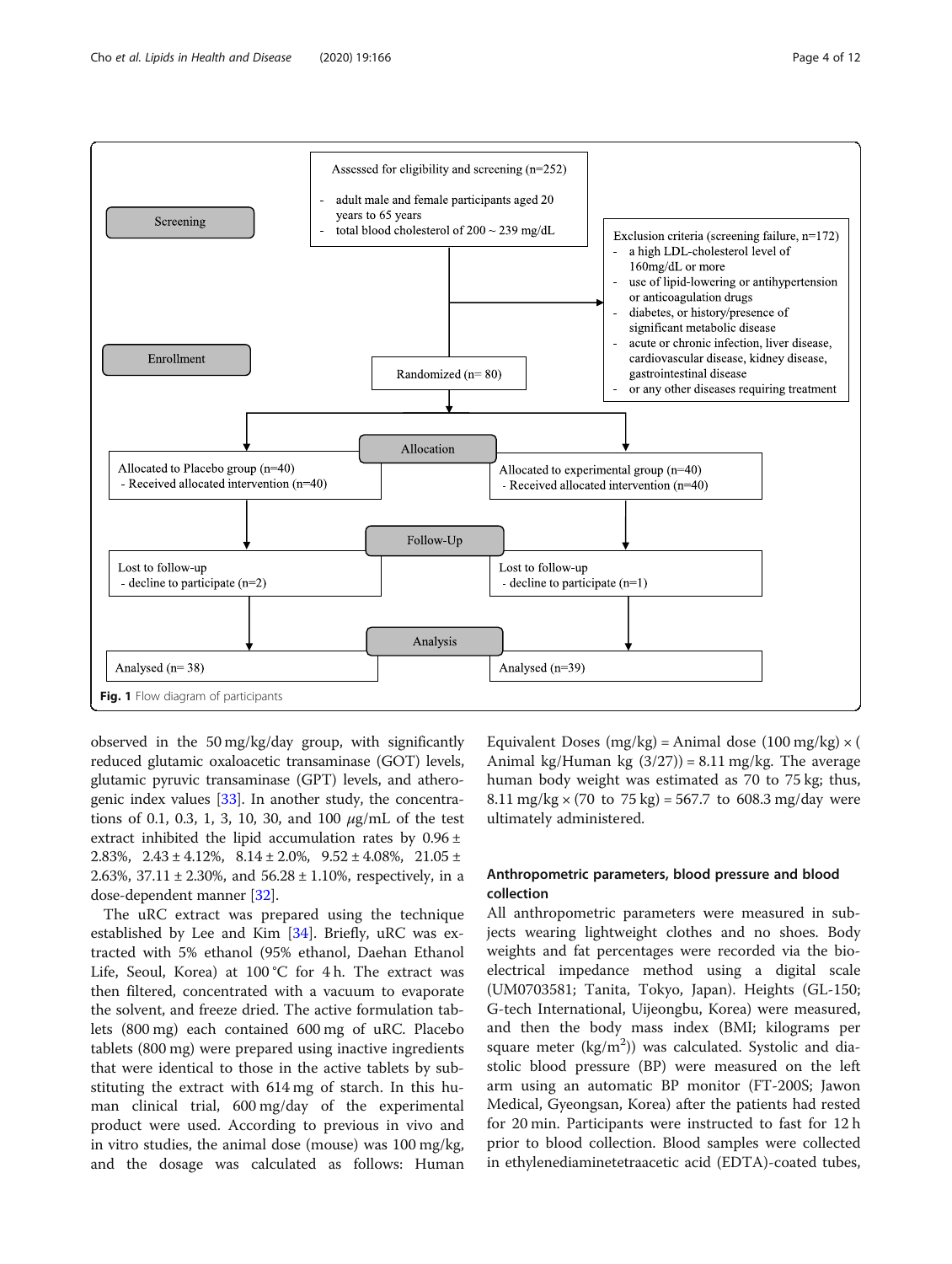centrifuged to separate plasma and serum, and then stored at − 70 °C.

# Hematology, biochemical parameters and lipid profile measurements

Hematology, including the white blood cell (WBC) count, red blood cell (RBC) count, hemoglobin levels, hematocrit, platelet count, serum albumin levels, and total bilirubin levels, was measured. For the biochemistry analysis, alanine aminotransferase (ALT), aspartate aminotransferase (AST), alkaline phosphatase (ALP), gamma-glutamyl transferase (GTP), blood glucose, blood urea nitrogen (BUN), creatinine, creatine kinase, lactate dehydrogenase (LDH) activity and highsensitivity C-reactive protein (hs-CRP) levels were measured. Regarding the lipid profile, total cholesterol, LDL cholesterol, HDL cholesterol, TG, lipoprotein(a) (Lp(a)), free fatty acids, Apo A1, Apo B, and oxidized LDL levels were measured. Detailed descriptions of the methods and complete vendor information are provided in the supplementary file.

# Daily energy intake and physical activity

A 24-h recall method and a semiquantitative food frequency questionnaire were used to acquire data about the subjects' usual diets. A registered dietitian provided all subjects written and verbal instruction on how to complete a three-day (2 week days and one weekend day) dietary record. Dietary energy estimates and nutrient contents based on 24-h recall were assessed using the Computer-Aided Nutritional analysis program (CAN-pro 3.0, Korean Nutrition Society, Seoul, Rep. of Korea). Total energy expenditure (kcal/day) was calculated from a standardized physical activity record. Basal metabolic rates for each subject were calculated using the Harris-Benedict equation.

#### Statistical analysis

All data were analyzed using the IBM SPSS version 24.0 software package (IBM/SPSS, IL, USA). Independent ttests were used to compare parameters between the placebo and test groups. Chi-square tests were used for noncontinuous variables. Paired t-tests were used to compare parameters before and after the consumption of the placebo or test product. The results are presented as means ± standard errors.

# Results

This study screened 252 volunteers and initially enrolled 80 subjects. The results from 77 subjects, excluding dropouts, were analyzed. None of the withdrawals were attributed to serious adverse effects. The first participant was enrolled in May 2017, and the last (80th) participant ended the 12-week follow-up in March 2018.

#### Basic characteristics and nutritional intake

Table [1](#page-5-0) outlines the basic characteristics at baseline and at follow-up for the two groups. Significant differences in the average age, sex ratio, smoking and drinking habits, weight, systolic and diastolic BP, BMI, waist and hip circumference, fat percentage, or lean body mass were not observed between the two groups. Furthermore, significant differences in the basal metabolic rate, total energy expenditure, total energy intake, carbohydrate, protein, fat, total cholesterol and saturated/unsaturated fat intake were not observed between the two groups or within the uRC group and the placebo group over 12 weeks.

# Lipid-related parameters

The changes in lipid profiles from baseline to the 12 week follow-up visit in participants stratified according to the intervention are outlined in Fig. [2](#page-5-0) and Table [2](#page-6-0). The total cholesterol level was significantly decreased in the uRC group after 12 weeks of supplementation  $(P = 0.006)$ . At the 12-week visit, significantly greater decrease in the total cholesterol level was observed in the uRC group  $(-21.23 \pm 4.36 \text{ mg/dL})$  than in the placebo group  $(-5.05 \pm 3.84 \text{ mg/dL}; P = 0.007)$ . A significantly greater decrease in the LDL cholesterol level was observed in the uRC group  $(-15.61 \pm 4.16 \text{ mg/dL})$  than in the placebo group  $(-3.05 \pm 3.95 \text{ mg/dL}; P = 0.032)$ . Non-HDL cholesterol levels were significantly reduced in the uRC group after 12 weeks of supplementation  $(-20.13 \pm 1)$ 4.14 mg/dL) compared with the placebo group (– 6.68 ± 3.30 mg/dL;  $P = 0.013$ ). At the 12-week visit, the reduction in Apo B levels was significantly greater in the uRC group  $(-3.48 \pm 3.40 \text{ mg/dL})$ , but Apo B levels were increased in the placebo group  $(6.21 \pm 2.84 \text{ mg/dL})$ ;  $P = 0.032$ ). In addition, a remarkably lower oxidized LDL level was observed in the uRC group  $(57.76 \pm 2.07 \text{ U/L})$ than in the placebo group  $(66.09 \pm 3.47 \text{ U/L})$  after 12 weeks of supplementation ( $P = 0.044$ ). Interestingly, no significant differences were observed in TG, HDL cholesterol, free fatty acid, Apo A1, or Lp(a) levels. Detailed information on the five nonsignificant markers (Supplementary Table [1\)](#page-8-0) and the relationships among changes in the levels of total cholesterol, non-HDL cholesterol, LDL cholesterol, Apo B, and oxidized LDL are shown in the supplementary data (Supplementary Fig. [1\)](#page-8-0).

# Hematology and biochemical analysis

The analysis of the biochemical data and levels of liverand kidney-related biochemical markers, such as AST, ALT, creatinine and BUN, revealed no abnormal findings and did not show any significant differences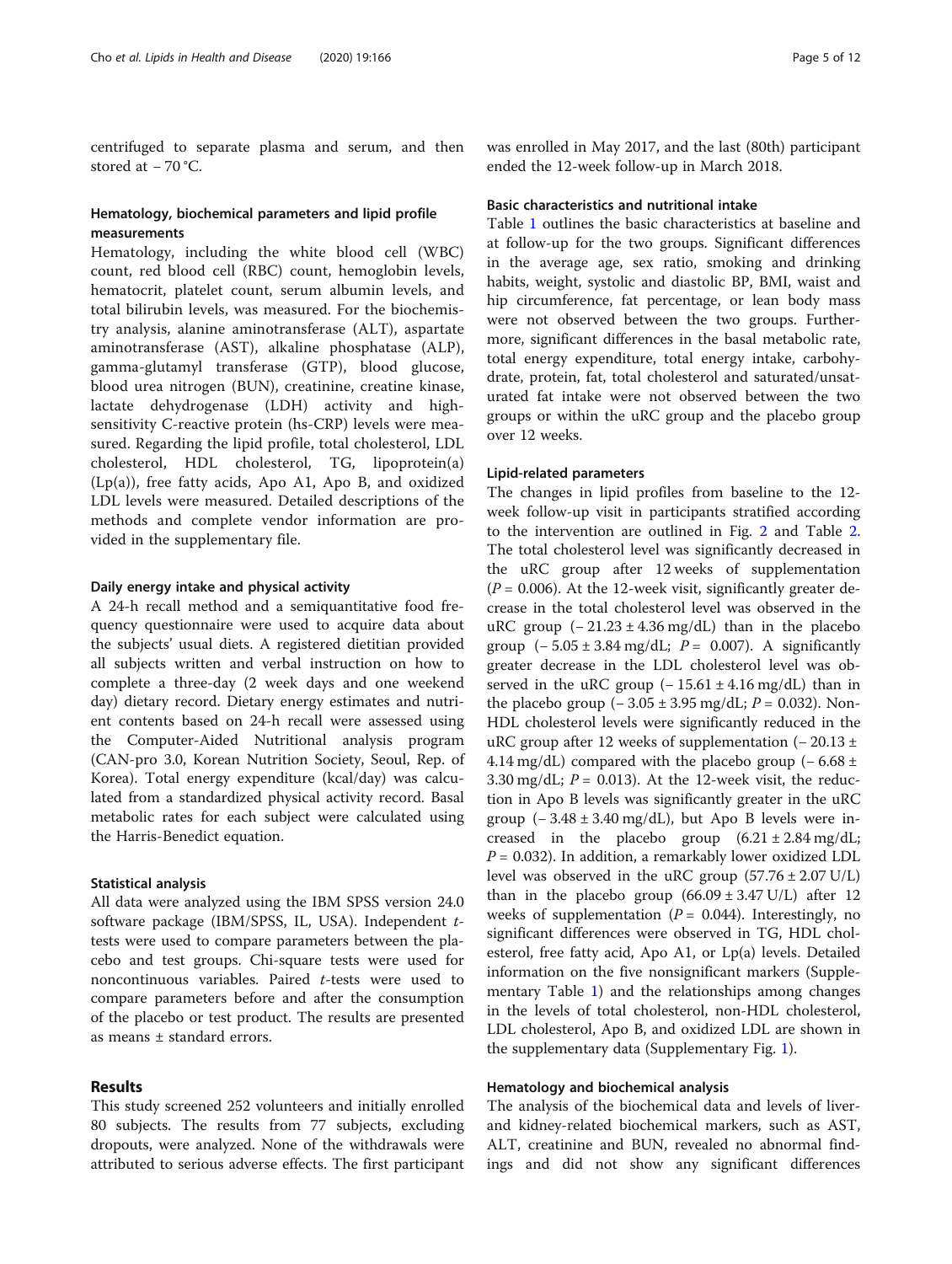<span id="page-5-0"></span>

|                                        | Placebo group $(n = 38)$           |                   | uRC group $(n = 39)$                 | $P^a$             | $p^b$ |       |
|----------------------------------------|------------------------------------|-------------------|--------------------------------------|-------------------|-------|-------|
|                                        | Baseline                           | Follow-up         | Baseline                             | Follow-up         |       |       |
| Age (year)                             | 47.61                              | ±1.98             | 47.03                                | ± 1.97            | 0.836 |       |
| Male/Female n, (%)                     | 6 (15.8) / 32 (84.2)               |                   | 13 (33.3) / 26 (66.7)                |                   | 0.074 |       |
| Current smoker n, (%)                  | 3(7.9)                             |                   | 6(15.4)                              |                   | 0.112 |       |
| Current drinker n, (%)                 | 19 (50.0)                          |                   | 20(51.3)                             |                   | 0.910 |       |
| Weight (kg)                            | $61.13 \pm 1.63$                   | $60.93 \pm 1.68$  | $62.44 \pm 1.91$                     | $62.33 \pm 1.87$  | 0.605 | 0.582 |
| Systolic BP (mmHg)                     | $112.09 \pm 1.92$                  | $114.41 \pm 2.14$ | $113.06 \pm 2.23$                    | $116.97 \pm 1.77$ | 0.742 | 0.357 |
| Diastolic BP (mmHg)                    | 69.57 ±1.47                        | 70.92 ±1.64       | 71.55 ±1.62                          | 72.83 ±1.55       | 0.368 | 0.400 |
| Body mass index ( $kg/m2$ )            | 23.58 ±0.53                        | 23.50 ±0.54       | 23.47 ±0.48                          | 23.43 ±0.47       | 0.873 | 0.926 |
| Waist hip ratio                        | $0.88 \pm 0.01$<br>$0.88 \pm 0.01$ |                   | $0.89 \pm 0.01$                      | $0.89 \pm 0.01$   | 0.257 | 0.219 |
| Waist circumference (cm)               | $85.13 \pm 1.21$                   | $85.03 \pm 1.25$  | 85.92 ±1.29                          | 85.91 ±1.28       | 0.656 | 0.622 |
| Hip circumference (cm)                 | 96.96 ±0.96                        | 96.91 ±0.97       | $96.42 \pm 0.85$                     | 96.37 ±0.84       | 0.675 | 0.672 |
| Fat percentage (%)                     | 30.34 ±1.05                        | $30.42 \pm 1.07$  | 28.21 ±0.95                          | 28.71 ±0.95       | 0.136 | 0.235 |
| Lean body mass (kg)                    | 42.49 ±1.29                        | $42.27 \pm 1.30$  | 44.87 ±1.54                          | 44.51 ±1.54       | 0.241 | 0.271 |
| Estimates of daily nutrient intakes    |                                    |                   |                                      |                   |       |       |
| Basal metabolic rate (kcal/day)        | 1335.81 ±41.80                     | 1331.31 ±42.98    | 1408.47 ±52.86                       | 1405.88 ±51.97    | 0.288 | 0.275 |
| Total energy expenditure (kcal/day)    | 1926.81 ±42.43                     | 1933.54 ±42.10    | 2027.71 ±50.36                       | 2033.93 ±51.79    | 0.132 | 0.139 |
| Total calorie intake (kcal/day)        | 1946.27 ±37.67                     | 1944.47 ±40.27    | 2065.92 ±48.75<br>2059.22 ±47.44     |                   | 0.058 | 0.071 |
| Carbohydrate (%)                       | $61.54 \pm 0.12$                   | $61.67 \pm 0.13$  | $61.53 \pm 0.13$<br>$61.53 \pm 0.13$ |                   | 0.992 | 0.443 |
| Carbohydrate intake (g/day)            | 299.50 ±5.96                       | 299.64 ±5.97      | 317.77 ±7.46                         | 316.75 ±7.29      | 0.060 | 0.075 |
| Protein (%)                            | 15.83 ±0.06                        | 15.89 ±0.06       | 15.85 ±0.06                          | 15.82 ±0.06       | 0.767 | 0.392 |
| Protein intake (g/day)                 | 77.01 ±1.51                        | 77.30 ±1.67       | $81.87 \pm 1.96$                     | $81.48 \pm 1.93$  | 0.054 | 0.106 |
| Fat (%)                                | 22.64 ±0.15                        | 22.42 ±0.15       | $22.63 \pm 0.15$                     | $22.66 \pm 0.15$  | 0.948 | 0.346 |
| Fat intake (g/day)                     | 48.95 ±0.97                        | $48.51 \pm 1.16$  | $52.08 \pm 1.35$                     | $51.82 \pm 1.30$  | 0.067 | 0.061 |
| Cholesterol intake (mg)                | 179.30 ±0.40                       | $180.14 \pm 1.08$ | 180.18 ±0.59                         | 179.63 ±0.36      | 0.252 | 0.642 |
| Saturated fatty acid intake (mg)       | $6.03 \pm 0.23$                    | $6.08 \pm 0.24$   | $6.51 \pm 0.27$                      | $6.44 \pm 0.25$   | 0.173 | 0.301 |
| Monounsaturated fatty acid intake (mq) | $10.05 \pm 0.39$                   | $10.08 \pm 0.39$  | $10.74 \pm 0.44$                     | $10.68 \pm 0.39$  | 0.245 | 0.286 |
| Polyunsaturated fatty acid intake (mq) | 20.78 ±0.85                        | 20.86 ±0.89       | $22.57 \pm 1.01$                     | 22.58 ±0.97       | 0.182 | 0.199 |

Mean ± SE (Standard Error), P<sup>a</sup>-values derived from chi-square test (non-continuous variables) or independent t-test at baseline between the placebo and the uRC group. P<sup>b</sup>-values derived from independent t-test at 12-week follow up between the placebo and the uRC group

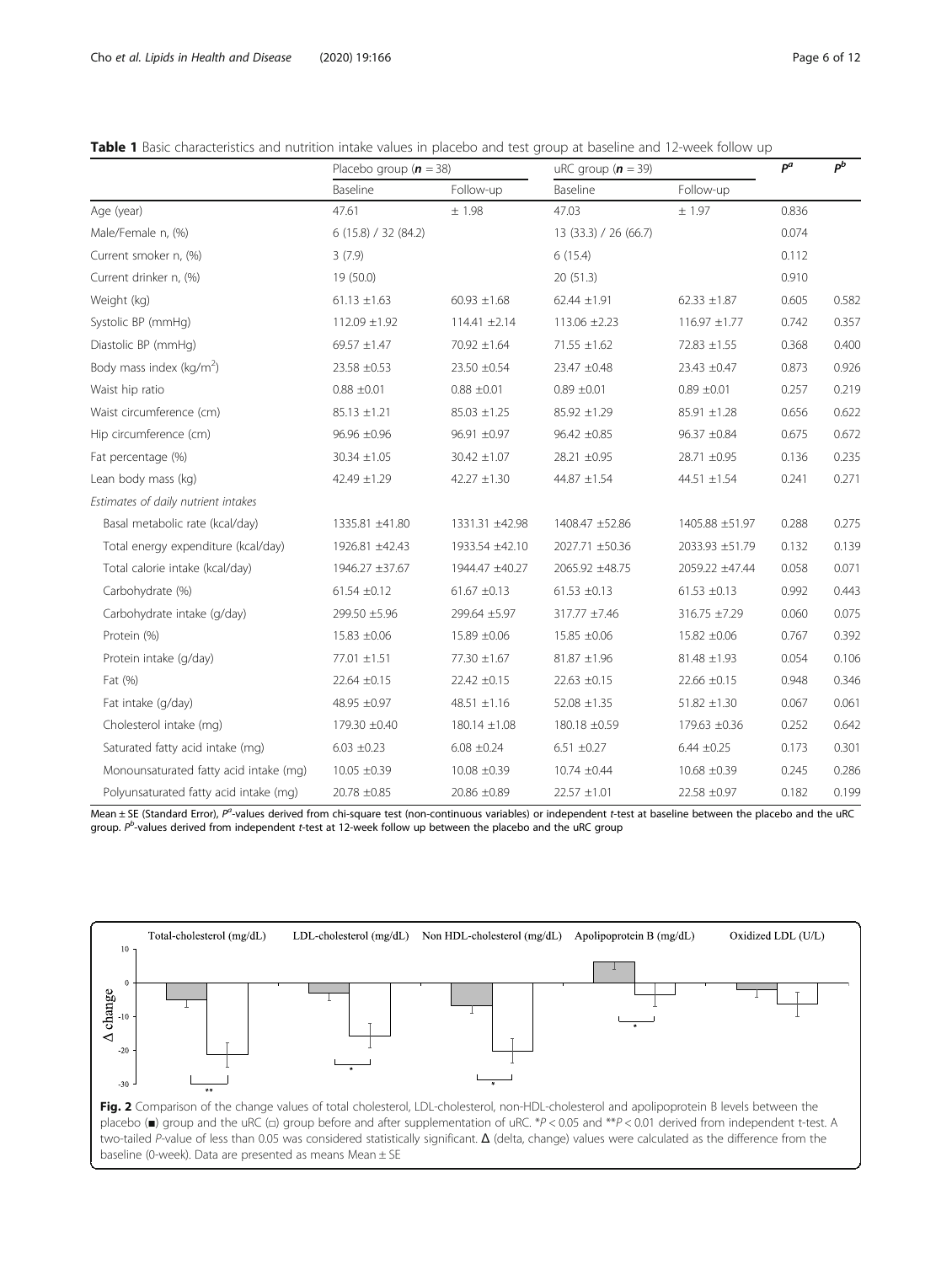<span id="page-6-0"></span>Table 2 Lipid-related parameters of placebo and test group at baseline and 12-week follow up

|                             | Placebo group ( $n = 38$ ) |            |           | uRC group ( $n = 39$ ) |          |          | $P^a$      | $P^b$      | $P^{c}$ |       |       |
|-----------------------------|----------------------------|------------|-----------|------------------------|----------|----------|------------|------------|---------|-------|-------|
|                             | Baseline                   |            | Follow-up |                        | Baseline |          | Follow-up  |            |         |       |       |
| Total-cholesterol (mg/dL)   | 213.86                     | ±1.79      | 208.81    | ±3.95                  | 214.05   | ±1.50    | 192.82     | ±4.07      | 0.938   | 0.006 |       |
| Change                      |                            | $-5.05$    | ±3.84     |                        |          | $-21.23$ | ±4.36      |            |         |       | 0.007 |
| Triglyceride (mg/dL)        | 111.45                     | $\pm 6.22$ | 119.26    | ±7.70                  | 116.05   | ±7.13    | 115.49     | $\pm 8.13$ | 0.629   | 0.737 |       |
| Change                      |                            | $-7.82$    | ±7.84     |                        |          | $-0.56$  | $\pm$ 7.06 |            |         |       | 0.429 |
| LDL-cholesterol (mg/dL)     | 135.60                     | ±2.58      | 132.55    | ±4.26                  | 133.41   | ±2.06    | 117.79     | ±4.34      | 0.508   | 0.018 |       |
| Change                      |                            | $-3.05$    | ±3.95     |                        |          | $-15.61$ | ±4.16      |            |         |       | 0.032 |
| Non-HDL-cholesterol (mg/dL) | 153.71                     | $\pm 3.13$ | 147.03    | ±4.33                  | 153.41   | ±2.63    | 133.28     | ±4.40      | 0.942   | 0.029 |       |
| Change                      |                            | $-6.68$    | ±3.30     |                        |          | $-20.13$ | ±4.14      |            |         |       | 0.013 |
| Apolipoprotein B (mg/dL)    | 114.39                     | ±2.75      | 120.60    | ±3.82                  | 115.17   | ±2.83    | 111.69     | $\pm 3.46$ | 0.843   | 0.088 |       |
| Change                      |                            | 6.21       | ±2.84     |                        |          | $-3.48$  | $\pm$ 3.40 |            |         |       | 0.032 |
| Oxidized LDL (U/L)          | 68.05                      | $\pm 3.02$ | 66.09     | ±3.47                  | 64.31    | ±2.53    | 57.76      | ±2.07      | 0.348   | 0.044 |       |
| Change                      |                            | $-1.95$    | ±2.41     |                        |          | $-6.23$  | ±1.96      |            |         |       | 0.174 |

Mean ± SE (Standard Error), P<sup>a</sup>-values derived from independent t-test at baseline baseline between the placebo and the uRC group. P<sup>b</sup>-values derived from independent t-test at 12-week follow up between the placebo and the uRC group. P<sup>c</sup>-values derived from independent t-test for changed value between the placebo and the uRC group. Change value (Δ, delta) represents the change from baseline at follow-up

between groups. In addition, the average hs-CRP level in the uRC group was normal (Supplementary Table [2](#page-8-0) and Supplementary Fig. [2](#page-8-0)).

# **Discussion**

According to this RCT, dietary supplementation with uRC reduced total blood cholesterol and LDL cholesterol levels in subjects with borderline-high cholesterol levels ranging from 200 to 239 mg/dL. This finding has important clinical implications because elevated LDL cholesterol levels account for approximately half of the risk of myocardial infarction [[4\]](#page-9-0) and approximately a quarter of the risk of ischemic stroke [[35](#page-10-0)]. Additionally, uRC supplementation improved the lipid profile, including a reduction in non-HDL cholesterol, Apo B and oxidized LDL levels.

Although the effect of uRC on lipid profiles in individuals with metabolic syndrome has been reported [\[25](#page-9-0)], the effect of uRC on subjects with borderline-high total cholesterol levels has not been studied. In the study by Myung et al., uRC supplementation improved vascular endothelial function in 51 statin-naïve participants with metabolic syndrome during a 12-week follow-up [[25](#page-9-0)]. In this previous study, a greater reduction in total cholesterol levels from baseline  $(-22.7 \pm 34.3 \text{ mg/dL} \text{ vs. } 0.0 \pm 1.0 \text{ m})$ 34.7 mg/dL,  $P < 0.05$ ) was observed in the supplementation group than in the placebo group.

An intervention with a functional food or nutraceutical product is recognized to improve lipid profiles [[36](#page-10-0), [37](#page-10-0)]. Some possible mechanisms of the interaction between functional food intervention and blood lipid levels have been identified, including decreased lipid peroxidation [[37](#page-10-0)], improved superoxide dismutase activity [[38](#page-10-0)],

antioxidant enzyme stimulation [\[39](#page-10-0), [40](#page-10-0)], reduced oxidative stress and LDL oxidation [\[41,](#page-10-0) [42](#page-10-0)]. Additionally, the consumption of high-phenolic products attenuates atherosclerosis by increasing the antioxidant capacity [\[43](#page-10-0)–[45](#page-10-0)]. In particular, uRC has been reported to activate or induce the overexpression of glutathione peroxidase, which is an endogenous catalytic  $H_2O_2$  scavenger, and this property may inhibit the development of atherosclerosis [\[46\]](#page-10-0).

uRC exerts a cholesterol-lowering effect due to its functionally active compounds. According to Choi et al. [[20\]](#page-9-0), the components of uRC were analyzed as physiologically active substances. Ellagic acid was reported to be the most abundant ingredient, and the ellagic acid content of unripe fruit was approximately seven-fold higher than ripe fruit [\[47](#page-10-0)]. Park et al. reported that ellagic acid promotes cholesterol efflux by exerting inhibitory effects on lipid accumulation and scavenger receptor class B type 1 induction  $[48]$  $[48]$ . Additionally, by reducing lectinlike oxidized LDL receptor-1-mediated signaling, ellagic acid suppresses endothelial dysfunction [[47](#page-10-0)]. Another study reported the anti-lipid peroxidation properties and antihyperlipidemic activity mediated by the inhibition of β-hydroxy β-methylglutaryl-CoA (HMG-CoA) reductase by ellagic acid [\[49](#page-10-0)]. In this experimental study, Kannan et al. postulated that the high affinity of ellagic acid for the lipid membrane of the myocardium might be an important factor contributing its antihyperlipidemic effect.

Previous studies reported the effects of uRC on improving the lipid profile [\[23](#page-9-0), [50\]](#page-10-0). In preclinical studies conducted by the authors, uRC was confirmed to inhibit lipid accumulation in 3 T3-L1 adipocytes in a dosedependent manner  $[31]$  $[31]$ . In that study, oral administration of the uRC (50 and 100 mg/kg/day) extract for 12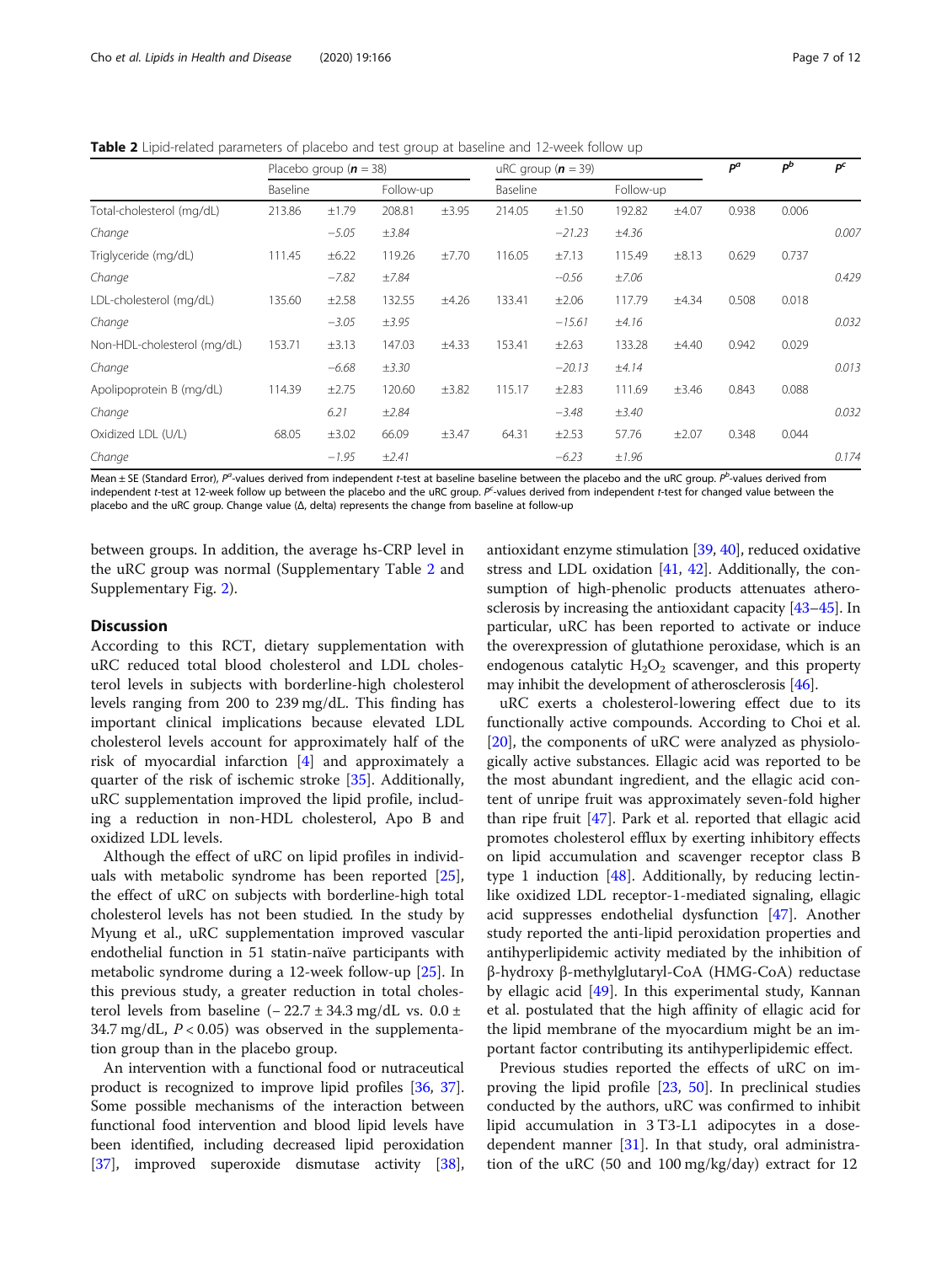weeks resulted in an impressive reduction in total cholesterol and LDL cholesterol levels in obese mice. In vivo, uRC extracts decreased the levels of the peroxisome proliferator-activated receptor  $γ$  (PPARγ) mRNA in adipose tissues. In addition, in 2015, five bioactive isolated compounds (ellagic acid, erycibelline, 5 hydroxy-2-pyridinemethanol, m-hydroxyphenylglycine, and 4-hydroxycoumarin) were investigated and shown to decrease lipid accumulation in 3 T3-L1 cells. Moreover, the expression of the CCATT/enhancer-binding protein α (C/EBPα), SREBP-1c, acetyl-CoA carboxylase (ACC), and fatty acid synthase (FAS) mRNAs was decreased [[32\]](#page-10-0).

Most recently, Lee et al. confirmed the hypocholesterolemic mechanism of its major bioactive compound, ellagic acid, in vitro and in vivo (hepatocyte and high-cholesterol diet-induced rat model) [[51](#page-10-0)]. After the administration of uRC extract, the hepatic activity of lecithin cholesterol acyltransferase increased and the serum malondialdehyde content decreased. Furthermore, immunoblot assays showed increased 5′ adenosine monophosphate-activated protein kinase (AMPK) phosphorylation in the liver and decreased cholesterol biosynthesis because sterol regulatory element binding protein-2 (SREBP-2) activation was inhibited by uRC administration.

In addition to ellagic acid, uRC contains high levels of tyrosol, resveratrol, ascorbic acid, anthocyanin, flavonoids and phenolic acid [[34,](#page-10-0) [52](#page-10-0), [53\]](#page-10-0). These physiologically active components exert antioxidant and antiatherosclerotic effects by inhibiting the formation of inducible nitric oxide synthase (iNOS) and endothelial nitric oxide synthase (eNOS) [[21](#page-9-0)–[24](#page-9-0)]. Tyrosol and resveratrol decrease the uptake of oxidized LDL by monocytes/macrophages through the modulation of the c-Jun N-terminal kinase signaling pathway [[54,](#page-10-0) [55](#page-10-0)]. Ascorbic acid and anthocyanin are abundant components among the phenolic compounds and inhibit free radical activity, exerting significant antioxidant effects [[53\]](#page-10-0). Furthermore, anthocyanin also exerts antiinflammatory effects, prevents the oxidation of LDL cholesterol, and inhibits platelet aggregation. Vasodilatation by nitrate oxide has also been reported in coronary arteries [\[56](#page-10-0)]. The flavonoids present in uRC increase vascular expansion by endothelial cells in patients with vascular endothelial dysfunction [[57\]](#page-10-0). A likely explanation for this finding is that flavonoids increase the bioavailability of NOS in the vascular endothelium [[58,](#page-10-0) [59\]](#page-10-0). Additionally, numerous studies have reported the protective effect of polyphenols on LDL oxidation [\[60](#page-10-0)–[62](#page-10-0)]. Polyphenolic compounds increase nitric oxide production and the accumulation of cyclic guanosine monophosphate (cGMP) in the vascular endothelium [\[63](#page-10-0)]. Thus, supplementation with uRC potentially exerts antihyperlipidemic effects that are

mediated by the pharmaceutical functions of its active components.

Apo B, a predictor of ischemic cardiovascular events [[64\]](#page-10-0), can measure the total number of lipogenic particles in plasma. As shown in the study by Benn et al. [\[64](#page-10-0)], Apo B levels in the upper tertile confer higher risks of ischemic heart disease, myocardial infarction, and any ischemic cardiovascular event than Apo B levels in the lower tertile, with hazard ratios ranging from 1.6 to 2. Therefore, the beneficial effect of uRC supplementation on Apo B and LDL cholesterol levels observed in this study might be related to the prevention of cardiovascular events.

Because oxidized LDL functions as a proinflammatory factor in atherosclerosis [\[48\]](#page-10-0), inhibition of the uptake of oxidized LDL represents a major therapeutic target for atherosclerosis [\[65](#page-10-0)]. Briefly, LDL accumulates within the intimal space and undergoes oxidation to form oxidized LDL [\[66\]](#page-10-0). In this regard, the decreased circulating Apo B and oxidized LDL levels observed in the current study may provide valuable insights into the antiatherosclerotic efficacy of the uRC supplement.

Lp(a) is known to possess atherogenic properties  $[67, 67]$  $[67, 67]$  $[67, 67]$  $68$ ; moreover, increased Lp(a) levels are associated with the incidence of atherosclerosis [[69,](#page-10-0) [70\]](#page-11-0) and a higher CVD risk [[71\]](#page-11-0). Furthermore, the European Atherosclerosis Society and the National Lipid Association guidelines recommend monitoring Lp(a) levels in patients at high risk of CVD [\[72](#page-11-0), [73\]](#page-11-0). Borderline-high cholesterol levels can precede dyslipidemia and CVD, and Lp(a) is potentially an atherogenic parameter; thus, Lp(a) levels were measured. However, although total cholesterol, LDL cholesterol, oxidized LDL and Apo B levels were significantly improved, a significant difference in  $Lp(a)$ levels was not observed between the two groups. A potential explanation for this result is that Lp(a) levels are highly heterogeneous between various individuals [\[74](#page-11-0)], and the Lp(a) level is less likely to be affected by dietary changes, although LDL and Apo B-100 levels are altered by interventions [\[69](#page-10-0), [75](#page-11-0)]. Additionally, even though Lp(a) shares a common structure with LDL, the distinct metabolic mechanisms regulating cholesterol and Lp(a) levels might contribute to the nonsignificant result observed after uRC supplementation [\[70](#page-11-0)].

Although a significant difference was not observed due to the sample size, the average hs-CRP level in the uRC group  $(0.70 \pm 5.36 \text{ to } 1.75 \pm 3.69 \text{ mg/L})$  showed an increasing trend compared with the placebo group, and this tendency differed from the reductions in LDL cholesterol (133.41 ± 2.06 to 117.79 ± 4.34 mg/dL) and oxidized LDL  $(64.31 \pm 2.53 \text{ to } 57.76 \pm 2.07 \text{ U/L})$  levels in the uRC group. However, because all participants were at high risk of hypercholesterolemia, we were unable to easily determine whether the increased hs-CRP level and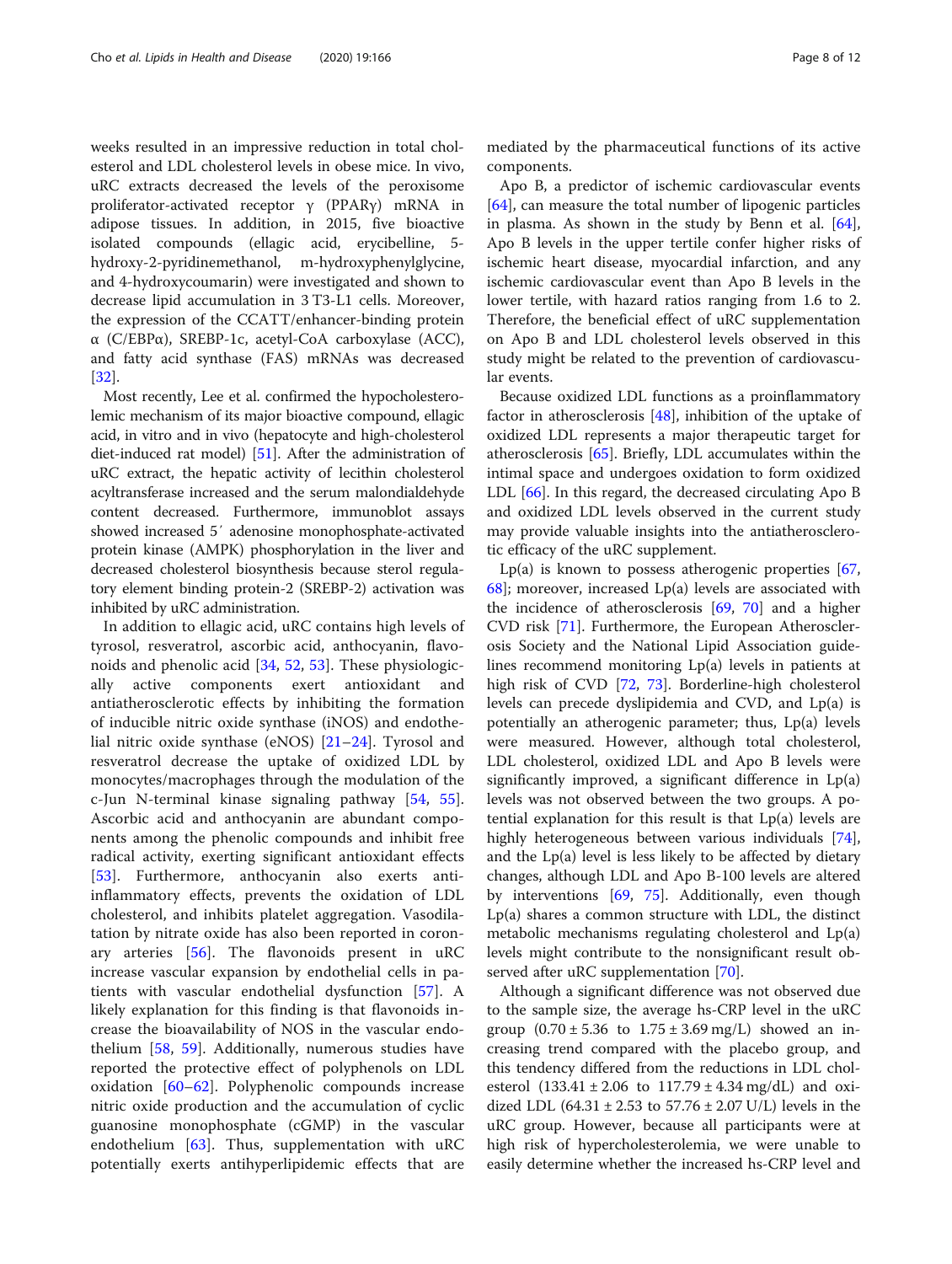<span id="page-8-0"></span>loss of relation to changes in LDL cholesterol or oxidized LDL levels are abnormal reactions. Duarte et al. [[76\]](#page-11-0) measured hs-CRP levels in subjects with hypercholesterolemia ( $n = 37$ ); the average hs-CRP level of the test group was  $20.28 \pm 3.05$  mg/L, while the level of the normal group was  $1.80 \pm 0.11$  mg/L. Additionally, 14 (37.8%) subjects presented with high hs-CRP values exceeding 20 mg/L in the hypercholesterolemic group. Furthermore, given the wide range of hs-CRP levels in the small group analyzed in the present study, as shown in the supplementary figure, a significant positive correlation between LDL cholesterol and oxidized LDL and hs-CRP levels was not observed.

In addition, the HDL cholesterol level did not increase and did not show a statistically significant difference. A potential explanation for this finding is that the HDL cholesterol levels in both groups at baseline were within the normal and recommended range [[5](#page-9-0)–[7](#page-9-0)]. As a result, an improvement in HDL cholesterol levels was not observed in the before-and-after comparison of the administration of uRC.

## Study strengths and limitations

To the authors' knowledge, this study is the first doubleblinded RCT to examine blood lipid profile levels after uRC intervention in human borderline-high cholesterol subjects. This RCT study possesses several study strengths; it elucidates the efficacy of uRC in LDL cholesterol improvement as the primary outcome and reports variety and sufficient human clinical data including study background and randomization design, test product manufacturing and dosage information, inclusion and exclusion criteria, anthropometric, dietary, hematologic, biochemical results and other sub-analyzed supplementary data. Also, this study could resolve safety concerns about uRC consumption because there were no reports of adverse effects nor abnormal findings in liver- and kidney-related markers during the 12-week intervention in 80 subjects.

Limitations of the current study include the relatively short duration of the single-center study. Additionally, further evaluations, such as artery pulse wave velocity or intima-media wall thickness and subfractions of lipoproteins, were not conducted. The uncertain result of hs-CRP levels, which might be due to the small sample size and selection of the subjects, was another limitation. Moreover, the lack of analysis of a dose-response relationship between uRC intake and changes in the lipid profile of human subjects is also a limitation of the present study. Nevertheless, uRC supplementation reduces LDL cholesterol, non-HDL cholesterol, Apo B and oxidized LDL levels compared with a placebo supplement among patients with borderline-high total cholesterol levels. To strengthen evidence for patient care or

initiate a uRC mixed-drug discovery process, clinical trials are still required with a combination of a cholesterollowering drug treatment and uRC supplementation, examinations of various dosages of uRC compared with other antiatherosclerotic agents or lifestyle modifications, investigations exploring disease-specific mechanisms and patient-specific effects of uRC, and evaluation of the synergetic interaction between uRC and other functional bioactive components.

# Conclusions

This study can provide an in-depth understanding of further uses of uRC and the broad potential implications of unhealthy lipid-related conditions. Since uRC is naturally rich in ellagic acids and other polyphenolic elements, supplementation with uRC improves lipid biomarker status. In conclusion, these new findings confirm the scientific underpinnings of uRC's cholesterollowering effect. This strict and well-designed clinical trial indicates that uRC has considerable future prospects as a highly promising therapeutic agent and can be used to treat lipid disorder patients. Preventively and/or therapeutically, together with other remedies or alone, uRC has potential development opportunities in lipidologic therapy.

#### Supplementary information

Supplementary information accompanies this paper at [https://doi.org/10.](https://doi.org/10.1186/s12944-020-01338-z) [1186/s12944-020-01338-z.](https://doi.org/10.1186/s12944-020-01338-z)

Additional file 1: Supplementary Table 1. Lipid-related parameters of placebo and test group at baseline and 12-week follow up. Supplementary Table 2. Hematology and biochemical parameters of placebo and test group at baseline and 12-week follow up. **Supplementary Figure** 1. Relationship among changed levels of total cholesterol, non-HDLcholesterol, LDL-cholesterol and apolipoprotein B, and oxidized-LDL. Supplementary Figure 2. Relationship and distribution of hs-CRP, LDL cholesterol and oxidized LDL levels in each group at baseline and followup.

#### Abbreviations

ACS-ACOD: Acyl-CoA synthetase-acyl-CoA oxidase; ALP: Alkaline phosphatase; ALT: Alanine aminotransferase; AMPK: Adenosine monophosphate-activated protein kinase; Apo: Apolipoprotein; AST: Aspartate aminotransferase; BMI: Body mass index; BP: Blood pressure; BUN: Blood urea nitrogen; cGMP: Cyclic guanosine monophosphate; EDTA: Ethylenediaminetetraacetic acid; GMP: Good manufacturing practice; GOT: Glutamic oxaloacetic transaminase; GPT: Glutamic pyruvic transaminase; HDL: High-density lipoprotein; HFF: Health functional food; HMG-CoA: βhydroxy β-methylglutaryl-CoA; HPLC: High-performance liquid chromatography; INDELs: Insertions and deletions; KFDA: Korea Food and Drug Administration; LDH: Lactate dehydrogenase; LDL: Low-density lipoprotein; Lp (a): Lipoprotein (a); LPS: Lipopolysaccharide; NCEP: National Cholesterol Education Program; NO: Nitric oxide; NOS: Inducible nitric oxide synthase; PGE2: Prostaglandin E2; RC: Rubus coreanus; RCT: Randomized double-blind controlled trial; SNP: Single nucleotide polymorphism; TG: Triglyceride; uRC: Unripe Rubus coreanus; VLDL: Very low-density lipoprotein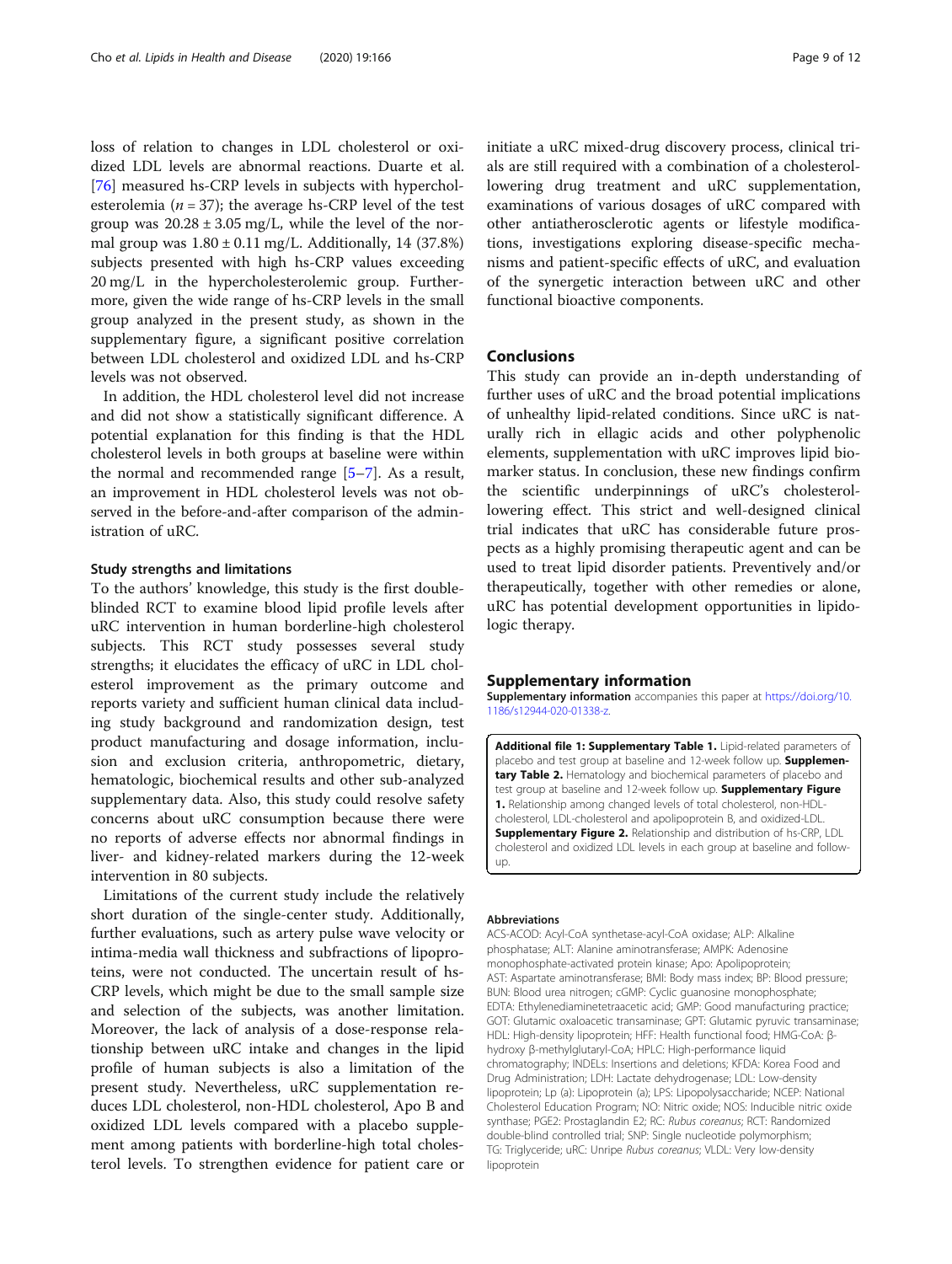# <span id="page-9-0"></span>Acknowledgements

The work was supported by the Korea Institute of Planning & Evaluation for Technology in Food, Agriculture Forestry & Fisheries (IPET) through the High Value-added Food Technology Development Program (116032-3).

# Authors' contributions

JMC analyzed the formal data, wrote the original draft, and reviewed and edited the manuscript. JMC, SRJ and MJM contributed to the conceptualization of the study, data curation and visualization and analysis. KCH, JC and SRJ contributed to the acquisition and analysis of the data. SK and JHL contributed to the conceptualization of the study, data curation, interpretation of the data, project administration and supervision. All authors critically revised the manuscript, read and approved the final manuscript, and agree to be completely accountable for ensuring the integrity and accuracy of the work.

# Funding

The work was supported by the Korea Institute of Planning & Evaluation for Technology in Food, Agriculture Forestry & Fisheries (IPET) through the High Value-added Food Technology Development Program (116032–3).

#### Availability of data and materials

Not applicable.

#### Ethics approval and consent to participate

The study protocol was approved by the Institutional Review Board of Yonsei University, according to the Helsinki Declaration. (IRB No. 7001988– 201808-SB-303).

#### Consent for publication

Not applicable.

#### Competing interests

The author declare that they have no competing interests.

#### Author details

<sup>1</sup>National Leading Research Laboratory of Clinical Nutrigenetics/ Nutrigenomics, Department of Food and Nutrition, College of Human Ecology, Yonsei University, 50 Yonsei-ro, Seodaemun-gu, Seoul 03722, South Korea. <sup>2</sup>Department of Food and Nutrition, Brain Korea 21 PLUS Project, College of Human Ecology, Yonsei University, Seoul, South Korea. <sup>3</sup> Healthcare Claims & Management Incorporation, Jeonju, Republic of Korea. <sup>4</sup>B&Tech Co., Ltd., R&D Center, Gwangju 61239, South Korea.

#### Received: 1 April 2019 Accepted: 24 June 2020 Published online: 09 July 2020

# References

- 1. Frostegård J. Immunity, atherosclerosis and cardiovascular disease. BMC Med. 2013;11:117.
- 2. Klop B, Elte JWF, Cabezas MC. Dyslipidemia in obesity: mechanisms and potential targets. Nutrients. 2013;5:1218–40.
- 3. Nelson RH. Hyperlipidemia as a risk factor for cardiovascular disease. Prim Care. 2013;40:195–211.
- Stone NJ, Robinson JG, Lichtenstein AH, Merz CNB, Blum CB, Eckel RH, Goldberg AC, Gordon D, Levy D, Lloyd-Jones DM. ACC/AHA guideline on the treatment of blood cholesterol to reduce atherosclerotic cardiovascular risk in adults: a report of the American College of Cardiology/American Heart Association task force on practice guidelines. J Am Coll Cardiol. 2013, 2014;(63):2889–934.
- Ray KK, Kastelein JJ, Matthijs Boekholdt S, Nicholls SJ, Khaw K-T, Ballantyne CM, Catapano AL, Reiner Ž, Lüscher TF. The ACC/AHA 2013 guideline on the treatment of blood cholesterol to reduce atherosclerotic cardiovascular disease risk in adults: the good the bad and the uncertain: a comparison with ESC/EAS guidelines for the management of dyslipidaemias 2011. Eur Heart J. 2014;35:960–8.
- Jacobson TA, Ito MK, Maki KC, Orringer CE, Bays HE, Jones PH, McKenney JM, Grundy SM, Gill EA, Wild RA. National Lipid Association recommendations for patient-centered management of dyslipidemia: part 1—full report. J Clin Lipidol. 2015;9:129–69.
- 7. Grundy SM, Arai H, Barter P, Bersot TP, Betteridge DJ, Carmena R, Cuevas A, Davidson MH, Genest J, Kesäniemi YA. An international atherosclerosis society position paper: global recommendations for the management of dyslipidemia-full report. J Clin Lipidol. 2014;8:29–60.
- 8. Steptoe A, Kivimäki M. Stress and cardiovascular disease: an update on current knowledge. Annu Rev Public Health. 2013;34:337–54.
- 9. Levit RD, Reynolds HR, Hochman JS. Cardiovascular disease in young women: a population at risk. Cardiol Rev. 2011;19(2):60–5.
- 10. Chapman MJ, Ginsberg HN, Amarenco P, Andreotti F, Borén J, Catapano AL, Descamps OS, Fisher E, Kovanen PT, Kuivenhoven JA. Triglyceride-rich lipoproteins and high-density lipoprotein cholesterol in patients at high risk of cardiovascular disease: evidence and guidance for management. Eur Heart J. 2011;32:1345–61.
- 11. Khera AV, Cuchel M, de la Llera-Moya M, Rodrigues A, Burke MF, Jafri K, French BC, Phillips JA, Mucksavage ML, Wilensky RL. Cholesterol efflux capacity, high-density lipoprotein function, and atherosclerosis. N Engl J Med. 2011;364:127–35.
- 12. Akbari-Fakhrabadi M, Heshmati J, Sepidarkish M, Shidfar F. Effect of sumac (Rhus coriaria) on blood lipids: A systematic review and meta-analysis. Complement Ther Med. 2018;40:8–12.
- 13. Damavandi RD, Mousavi SN, Shidfar F, Mohammadi V, Rajab A, Hosseini S, Heshmati J. Effects of Daily Consumption of Cashews on Oxidative Stress and Atherogenic Indices in Patients with Type 2 Diabetes: A Randomized, Controlled-Feeding Trial. Int J Endocrinol Metab. 2019;17(1):e70744. [https://](https://doi.org/10.5812/ijem.70744) [doi.org/10.5812/ijem.70744.](https://doi.org/10.5812/ijem.70744)
- 14. Morvaridzadeh M, Sepidarkish M, Farsi F, Akbari A, Mostafai R, Omidi A, Potter E, Heshmati J. Effect of Cashew Nut on Lipid Profile: A Systematic Review and Meta-Analysis. Complement Med Res. 2020:1–9.
- 15. Brown L, Rosner B, Willett WW, Sacks FM. Cholesterol-lowering effects of dietary fiber: a meta-analysis. Am J Clin Nutr. 1999;69:30–42.
- 16. Pereira MA, O'Reilly E, Augustsson K, Fraser GE, Goldbourt U, Heitmann BL, Hallmans G, Knekt P, Liu S, Spiegelman D. Dietary fiber and risk of coronary heart disease: a pooled analysis of cohort studies. Arch Intern Med. 2004; 164:370–6.
- 17. Panahi Y, Kianpour P, Mohtashami R, Jafari R, Simental-Mendía LE, Sahebkar A. Curcumin lowers serum lipids and uric acid in subjects with nonalcoholic fatty liver disease: a randomized controlled trial. J Cardiovasc Pharmacol. 2016;68:223–9.
- 18. Lee KH, Kim S. Comparison of ellagic acid contents in Korean and Chinese cultivated species of unripe black raspberries. Korean J Food Preserv. 2018; 25:549–56.
- 19. Wang SY, Lin H-S. Antioxidant activity in fruits and leaves of blackberry, raspberry, and strawberry varies with cultivar and developmental stage. J Agric Food Chem. 2000;48:140–6.
- 20. Choi HR, Lee SJ, Lee J-H, Kwon JW, Lee HK, Jeong JT, Lee T-B. Cholesterollowering effects of unripe black raspberry water extract. J Korean Soc Food Sci Nutr. 2013;42:1899–907.
- 21. Lim JW, Hwang HJ, Shin CS. Polyphenol compounds and anti-inflammatory activities of Korean black raspberry (Rubus coreanus Miquel) wines produced from juice supplemented with pulp and seed. J Agric Food Chem. 2012;60:5121–7.
- 22. Wallerath T, Deckert G, Ternes T, Anderson H, Li H, Witte K, Förstermann U. Resveratrol, a polyphenolic phytoalexin present in red wine, enhances expression and activity of endothelial nitric oxide synthase. Circulation. 2002;106:1652–8.
- 23. Yang HM, Oh SM, Lim SS, Shin HK, Oh YS, Kim JK. Antiinflammatory activities of Rubus coreanus depend on the degree of fruit ripening. Phytother Res. 2008;22:102–7.
- 24. Zhao C, Kim HK, Kim SZ, Chae HJ, Cui WS, Lee SW, Jeon JH, Park JK. What is the role of unripe Rubus coreanus extract on penile erection? Phytother Res. 2011;25:1046–53.
- 25. Myung HJ, Jeong HS, Hwang TY, Go KH, Kim J, Cho W, Choi YK, Park J, Hong SJ. Black raspberry improved lipid profiles and vascular endothelial function in patients with metabolic syndrome: a subgroup analysis of statin Naïve participants. J Lipid Atherosclerosis. 2016;5:49–59.
- 26. Reiner Ž, Tedeschi-Reiner E, Romić Ž. Effects of rice policosanol on serum lipoproteins, homocysteine, fibrinogen and C-reactive protein in hypercholesterolaemic patients. Clin Drug Investig. 2005;25:701–7.
- 27. National Cholesterol Education Program (US). Expert Panel on Detection, & Treatment of High Blood Cholesterol in Adults. Third report of the National Cholesterol Education Program (NCEP) Expert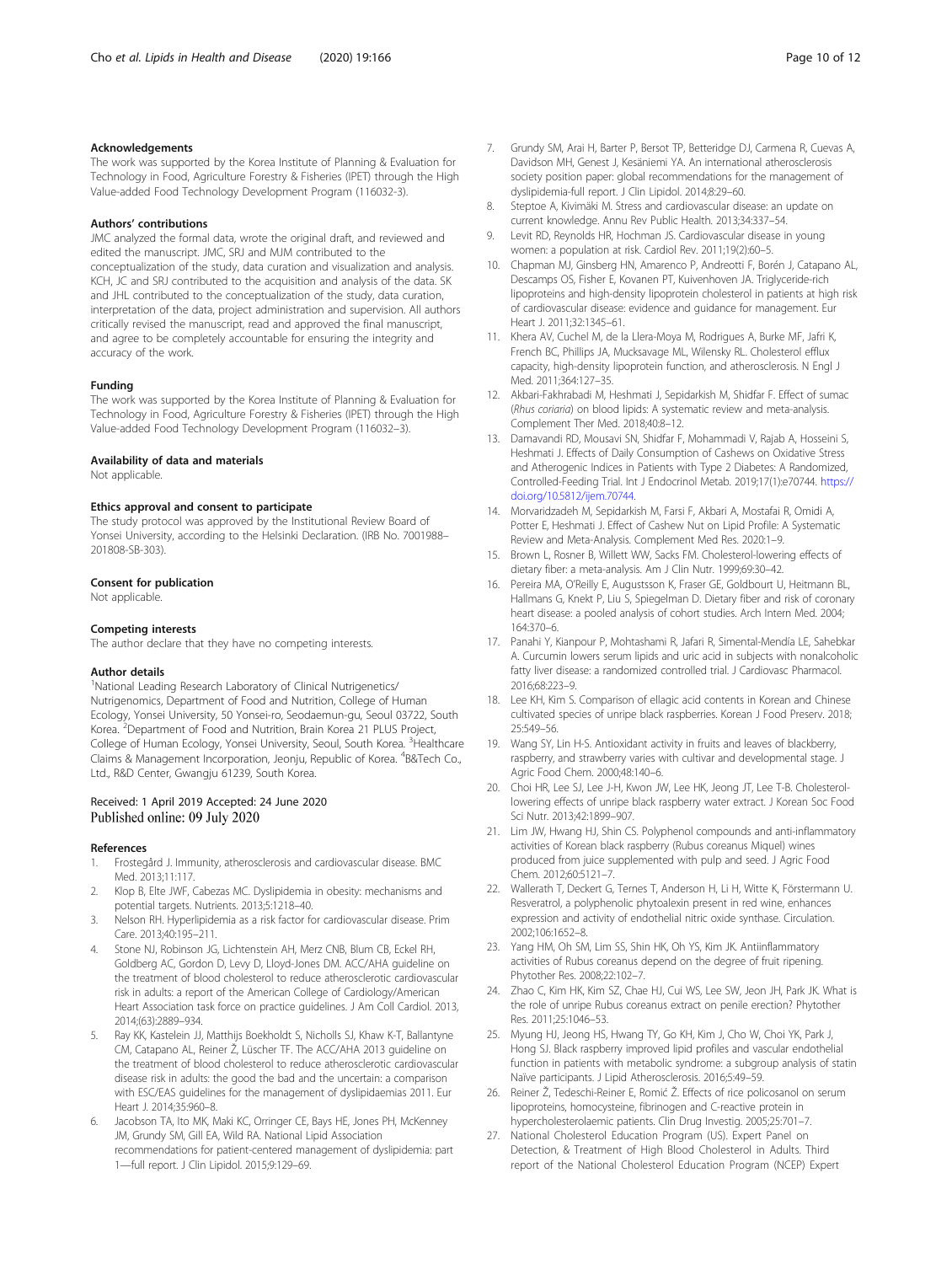<span id="page-10-0"></span>Panel on detection, evaluation, and treatment of high blood cholesterol in adults (Adult Treatment Panel III) (No. 2). National Cholesterol Education Program, National Heart, Lung, and Blood Institute, National Institutes of Health; 2002.

- 28. Functional Food Evaluation Guideline (Administration KFaD ed. pp. 1–54: Korea Food and Drug Administration; 2012:1–54.
- 29. Kim J, Kim JY, Won HS, Kwon HJ, Kwon HY, Jeong HI, Kwon O. Human studies on functional foods: how they are regulated. Korean J Nutr. 2010;43:653–60.
- 30. Mohanan P, Hurh J, Kim SO, Na J-R, Kim YJ, Lee HA, Kim MK, Yang DC. Chloroplast DNA-derived markers for the authentication of oriental medicinal Rubus species and mistaken identity of bokbunja in the local markets of Korea. Plant Biotechnol Rep. 2019;13:305–14.
- 31. Jung M-A, Cho S-H, Lee SY, Kim JH, Kim Y-S, Oh K, Yoo G, Lee D-W, Kim S. Anti-obesity effects on unripe rubus coreanus miquel extract in high fat diet-induced obese mice. Int J Biochem Res Rev. 2015;5:20–6.
- 32. Oh D-R, Kim Y, Choi E-J, Jung M-A, Bae D, Jo A, Kim YR, Kim S. Antiobesity effects of unripe Rubus coreanus Miquel and Its Constituents: An in vitro and in vivo characterization of the underlying mechanism. Evid-Based Complement Alter Med. 2016;2016.
- 33. Jung M-A, Cho S-H, Lee SY, Kim JH, Oh K, Kim Y-S, Yoo G, Lee D-W, Kim S. Effects of unripe Rubus coreanus miquel extract on improvement of lipid metabolism in C57BL/6 mice fed a high-cholesterol diet. J Korean Soc Food Sci Nutr. 2014;43:650–5.
- 34. Hoon K, Lee SK. Comparison of ellagic acid contents in Korean and Chinese cultivated species of unripe black raspberries. Korean J Food Preserv. 2018;25:8.
- 35. O'Donnell MJ, Xavier D, Liu L, Zhang H, Chin SL, Rao-Melacini P, Rangarajan S, Islam S, Pais P, McQueen MJ. Risk factors for ischaemic and intracerebral haemorrhagic stroke in 22 countries (the INTERSTROKE study): a casecontrol study. Lancet. 2010;376:112–23.
- 36. Heshmati J, Sepidarkish M, Namazi N, Shokri F, Yavari M, Fazelian S, Khorshidi M, Shidfar, F. Impact of Dietary Calcium Supplement on Circulating Lipoprotein Concentrations and Atherogenic Indices in Overweight and Obese Individuals: A Systematic Review. J Diet Suppl. 2019; 16:357–67.
- 37. Sepidarkish M, Morvaridzadeh M, Akbari-Fakhrabadi M, Almasi-Hashiani A, Rezaeinejad M, Heshmati JJD, Research MSC, Reviews: effect of omega-3 fatty acid plus vitamin E co-supplementation on lipid profile: a systematic review and meta-analysis. 2019.
- 38. Yang X, Yang L, Zheng H. Hypolipidemic and antioxidant effects of mulberry (Morus alba L.) fruit in hyperlipidaemia rats. Food Chem Toxicol. 2010;48:2374–9.
- 39. Duthie SJ, Jenkinson AM, Crozier A, Mullen W, Pirie L, Kyle J, Yap LS, Christen P, Duthie GG. The effects of cranberry juice consumption on antioxidant status and biomarkers relating to heart disease and cancer in healthy human volunteers. Eur J Nutr. 2006;45:113–22.
- 40. Nemes-Nagy E, Szocs-Molnar T, Dunca I. Effect of a dietary supplement containing blueberry and sea buckthorn concentrate on antioxidant capacity in type I diabetic children. Altern Med Rev. 2009;14:86–7.
- 41. Yu Y-M, Chang W-C, Wu C-H, Chiang S-Y. Reduction of oxidative stress and apoptosis in hyperlipidemic rabbits by ellagic acid. J Nutr Biochem. 2005;16: 675–81.
- 42. Alarcon De La Lastra C, Villegas I. Resveratrol as an anti-inflammatory and anti-aging agent: Mechanisms and clinical implications. Mol Nutr Food Res. 2005;49:405–30.
- 43. Basu A, Wilkinson M, Penugonda K, Simmons B, Betts NM, Lyons TJ. Freezedried strawberry powder improves lipid profile and lipid peroxidation in women with metabolic syndrome: baseline and post intervention effects. Nutr J. 2009;8:43.
- 44. Basu A, Fu DX, Wilkinson M, Simmons B, Wu M, Betts NM, Du M, Lyons TJ. Strawberries decrease atherosclerotic markers in subjects with metabolic syndrome. Nutr Res. 2010;30:462–9.
- 45. Wu X, Kang J, Xie C, Burris R, Ferguson ME, Badger TM, Nagarajan S. Dietary blueberries attenuate atherosclerosis in apolipoprotein E-deficient mice by upregulating antioxidant enzyme expression. J Nutr. 2010;140:1628–32.
- 46. Lee JE, Park E, Auh JH, Choi H-K, Lee J, Cho S, Kim JH. Effects of a Rubus coreanus Miquel supplement on plasma antioxidant capacity in healthy Korean men. Nutr Res Pract. 2011;5:429–34.
- 47. Lee W-J, Ou H-C, Hsu W-C, Chou M-M, Tseng J-J, Hsu S-L, Tsai K-L, Sheu WH-H. Ellagic acid inhibits oxidized LDL-mediated LOX-1 expression, ROS generation, and inflammation in human endothelial cells. J Vasc Surg. 2010; 52:1290–300.
- 48. Park S-H, Kim J-L, Lee E-S, Han S-Y, Gong J-H, Kang M-K, Kang Y-H. Dietary Ellagic acid attenuates oxidized LDL uptake and stimulates cholesterol efflux in murine macrophages–3. J Nutr. 2011;141:1931–7.
- 49. Kannan MM, Quine SD. Ellagic acid inhibits cardiac arrhythmias, hypertrophy and hyperlipidaemia during myocardial infarction in rats. Metabolism. 2013; 62:52–61.
- 50. Kwon J-W, Lee H-K, Park H-J, Kwon T-O, Choi H-R, Song J-Y. Screening of biological activities to different ethanol extracts of Rubus coreanus Miq. Korean J Med Crop Sci. 2011;19:325–33.
- 51. Lee KH, Jeong E-S, Jang G, Na J-R, Park S, Kang WS, Kim E, Choi H, Kim JS, Kim SJN. Unripe Rubus coreanus Miquel extract containing Ellagic acid regulates AMPK, SREBP-2, HMGCR, and INSIG-1 signaling and cholesterol metabolism in vitro and. Vivo. 2020;12:610.
- 52. Wang SY, Jiao H. Scavenging capacity of berry crops on superoxide radicals, hydrogen peroxide, hydroxyl radicals, and singlet oxygen. J Agric Food Chem. 2000;48:5677–84.
- 53. Seeram NP, Nair MG. Inhibition of lipid peroxidation and structure− activityrelated studies of the dietary constituents anthocyanins, anthocyanidins, and catechins. J Agric Food Chem. 2002;50:5308–12.
- 54. Bhandary B, Lee G-H, So B-O, Kim S-Y, Kim M-G, Kwon J-W, Song J-Y, Lee H-K, Kim H-R, Chae S-W. Rubus coreanus inhibits oxidized-LDL uptake by macrophages through regulation of JNK activation. Am J Chin Med. 2012; 40:967–78.
- 55. Vivancos M, Moreno JJ. Effect of resveratrol, tyrosol and β-sitosterol on oxidised low-density lipoprotein-stimulated oxidative stress, arachidonic acid release and prostaglandin E 2 synthesis by RAW 264.7 macrophages. Br J Nutr. 2008;99:1199–207.
- 56. Ndiaye M, Chataigneau T, Andriantsitohaina R, Stoclet J-C, Schini-Kerth VB. Red wine polyphenols cause endothelium-dependent EDHF-mediated relaxations in porcine coronary arteries via a redox-sensitive mechanism. Biochem Biophys Res Commun. 2003;310:371–7.
- 57. Stein JH, Keevil JG, Wiebe DA, Aeschlimann S, Folts JD. Purple grape juice improves endothelial function and reduces the susceptibility of LDL cholesterol to oxidation in patients with coronary artery disease. Circulation. 1999;100:1050–5.
- 58. Karim M, McCormick K, Kappagoda CT. Effects of cocoa extracts on endothelium-dependent relaxation. J Nutr. 2000;130:2105S–8S.
- 59. Basu A, Fu DX, Wilkinson M, Simmons B, Wu M, Betts NM, Du M, Lyons TJ. Strawberries decrease atherosclerotic markers in subjects with metabolic syndrome. Nutr Res. 2010;30:462–9.
- 60. Li H, Xia N, Förstermann U. Cardiovascular effects and molecular targets of resveratrol. Nitric Oxide. 2012;26:102–10.
- 61. Abe R, Beckett J, Nixon A, Rochier A, Yamashita N, Sumpio B. Olive oil polyphenol oleuropein inhibits smooth muscle cell proliferation. Eur J Vasc Endovasc Surg. 2011;41:814–20.
- 62. De Gaetano G, De Curtis A, Di Castelnuovo A, Donati MB, Iacoviello L, Rotondo S. Antithrombotic effect of polyphenols in experimental models. Ann N Y Acad Sci. 2002;957:174–88.
- 63. Nakanishi T, Mukai K, Yumoto H, Hirao K, Hosokawa Y, Matsuo T. Antiinflammatory effect of catechin on cultured human dental pulp cells affected by bacteria-derived factors. Eur J Oral Sci. 2010;118:145–50.
- 64. Benn M, Nordestgaard BG, Jensen GB, Tybjærg-Hansen A. Improving prediction of ischemic cardiovascular disease in the general population using apolipoprotein B: the Copenhagen City heart study. Arterioscler Thromb Vasc Biol. 2007;27:661–70.
- 65. Jamkhande PG, Chandak PG, Dhawale SC, Barde SR, Tidke PS, Sakhare RS. Therapeutic approaches to drug targets in atherosclerosis. Saudi Pharmaceut J. 2014;22:179–90.
- 66. Wilensky RL, Hamamdzic D. The molecular basis of vulnerable plaque: potential therapeutic role for immunomodulation. Curr Opin Cardiol. 2007; 22:545–51.
- 67. Ellis KL, Boffa MB, Sahebkar A, Koschinsky ML, Watts GFJPilr: The renaissance of lipoprotein (a): Brave new world for preventive cardiology? 2017, 68:57–82.
- 68. Ferretti G, Bacchetti T, Johnston TP, Banach M, Pirro M, Sahebkar A. Lipoprotein (a): A missing culprit in the management of athero-thrombosis? J Cell Physiol. 2018;233:2966–81.
- 69. Vessby B, Kostner G, Lithell H, Thomis J. Diverging effects of cholestyramine on apolipoprotein B and lipoprotein Lp (a): a doseresponse study of the effects of cholestyramine in hypercholesterolaemia. Atherosclerosis. 1982;44:61–71.